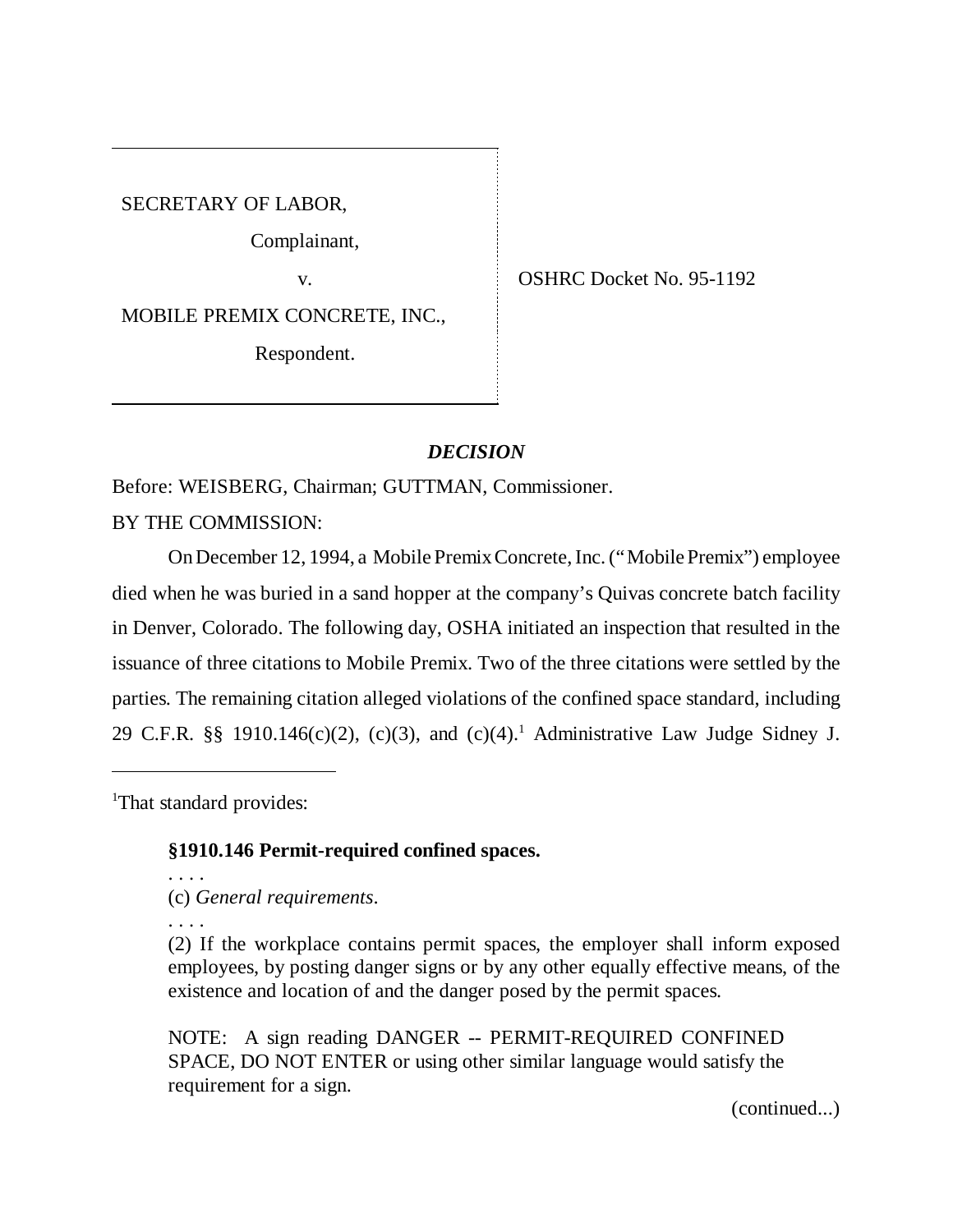Goldstein affirmed all three items as serious, and assessed a penalty of \$7,000 for each item. For the reasons that follow, we affirm the judge and his penalty assessment.

### **I. Facts**

The confined space citation was based on several sand and gravel hoppers at Mobile Premix's concrete batch facility. The bodies of the hoppers are below ground level, with three vertical walls and one sloped wall. The tops of the hoppers are at ground level, and are partially covered by steel "grizzly bars," designed to prevent equipment from slipping into the hoppers. Each hopper is 6 feet 8 inches deep. Material (sand or gravel) is dispensed through a flat gate at the bottom. The gates operate automatically to feed the material onto an underground conveyor belt.

Workers operating loaders push material into the hoppers, creating mounds of material that pile up above the tops of the hoppers. When the gate at the bottom of a hopper is closed, the pile is stable. However, when a gate is opened, the material begins flowing, creating a "live" pile. A live pile presents an engulfment hazard, as an employee standing on a live pile may be sucked into the hopper and engulfed by sand. During cold weather, an additional hazard is present. When moisture in the sand freezes, a crust on the surface of the sand is created. As material drops into the hopper and through the hopper's gate, the top surface of the sand remains frozen in place, creating the appearance that the sand pile is stable and solid. This phenomenon is referred to as "bridging." In 1973, Mobile Premix employee Ed

 $\frac{1}{2}$ (...continued)

<sup>(3)</sup> If the employer decides that its employees will not enter permit spaces, the employer shall take effective measures to prevent its employees from entering the permit spaces and shall comply with paragraphs  $(c)(1)$ ,  $(c)(2)$ ,  $(c)(6)$ , and  $(c)(8)$  of this section.

<sup>(4)</sup> If the employer decides that its employees will enter permit spaces, the employer shall develop and implement a written permit space program that complies with this section. The written program shall be available for inspection by employees and their authorized representatives.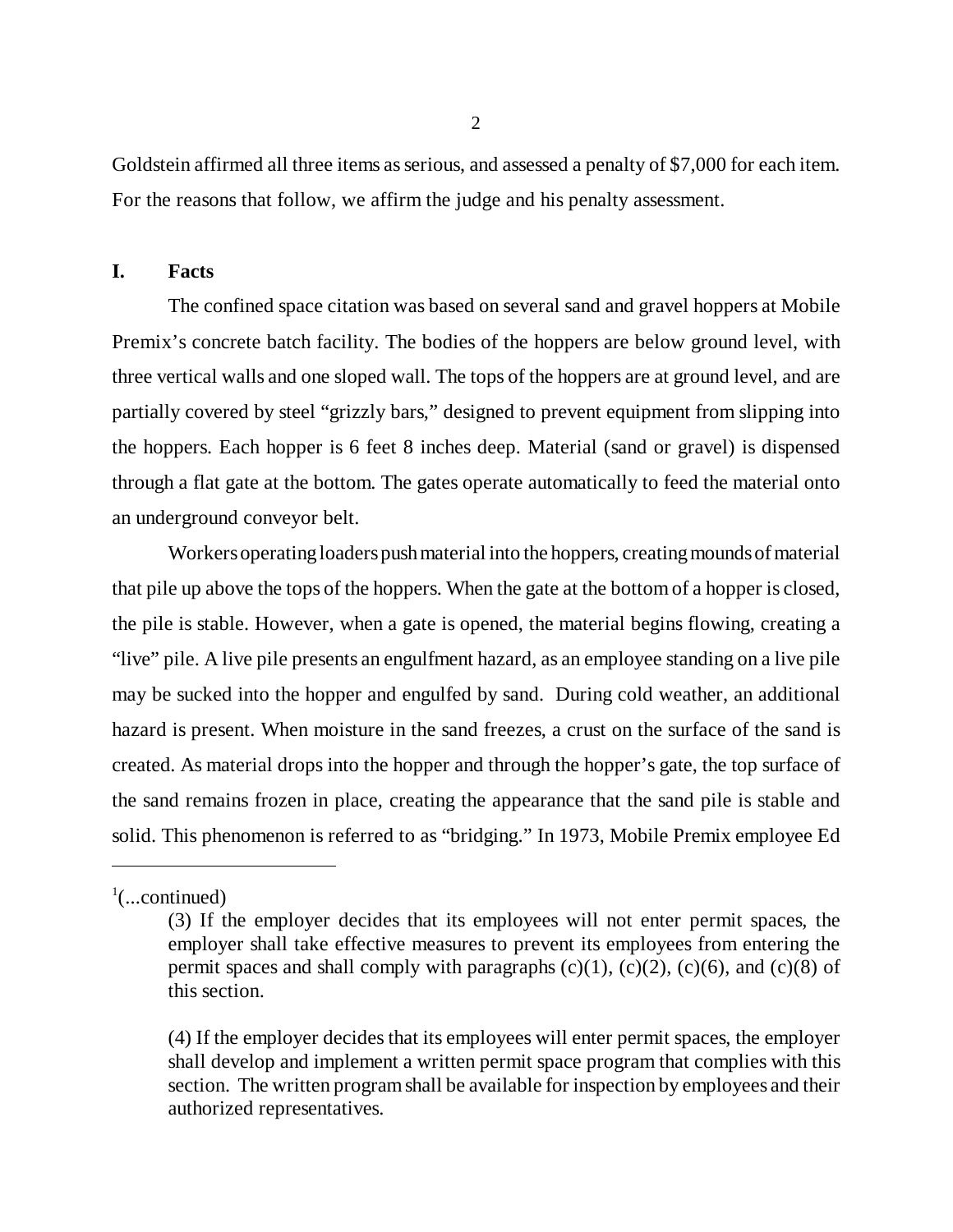Duran was partially engulfed when he stepped onto a bridged sand pile and fell through. Another employee was similarly engulfed in 1974. Safety Director Paul Kirk, who had worked for Mobile Premix for 10 years, testified that he was not aware of these accidents until after the December 1994 fatal engulfment.

Employees occasionally ascend the piles to paint or hang signs on the walls that separate the mounds of sand or to adjust sprinkler heads used to moisten the piles. Employees may also approach the grizzly bars to dislodge trapped material. Mobile Premix had an unwritten safety policy that required employees to "lock out" piles before stepping onto them. The control room was to be notified through an intercom, located near the hoppers. The control room operator would then close the gate and tag the control to prevent inadvertent operation. Employees could also stop the conveyor belt by pulling the electrical interruption line, a safety device running the length of the belt. Employees were warned to stay off live piles by senior employees, although not by management. For example, when training employees, Ed Duran discussed his 1973 partial engulfment to illustrate the dangers of bridging.

Employees also enter the hoppers to perform maintenance after the hoppers have been drained of material. A small quantity of material always adheres to the sides of the hoppers. Employees use this material to climb up the sloped side of the hopper. When the material has been scraped from the walls of the hopper, some employees use a ladder to exit the hopper.

There were no witnesses to the engulfment that killed employee Tony Ehret. Mobile Premix employee Chad Hill testified that on the day of the accident, he was sent to check on a hopper gate that would not close. From the tunnel under the hopper, he saw a grizzly bar sticking through the gate. He went outside to see if he could remove the bar from the top of the pile. There Hill observed foot prints going up to the sand pile, but no returning footprints. He concluded that employee Ehret was in the sand pile. The initial report of the accident taken by OSHA records Mobile Premix's description of the accident as follows:

It is believed that employee Tony Ehret hooked a "grizzly" (steel bars above underground sand conveyor system) with the loader he was running, tried to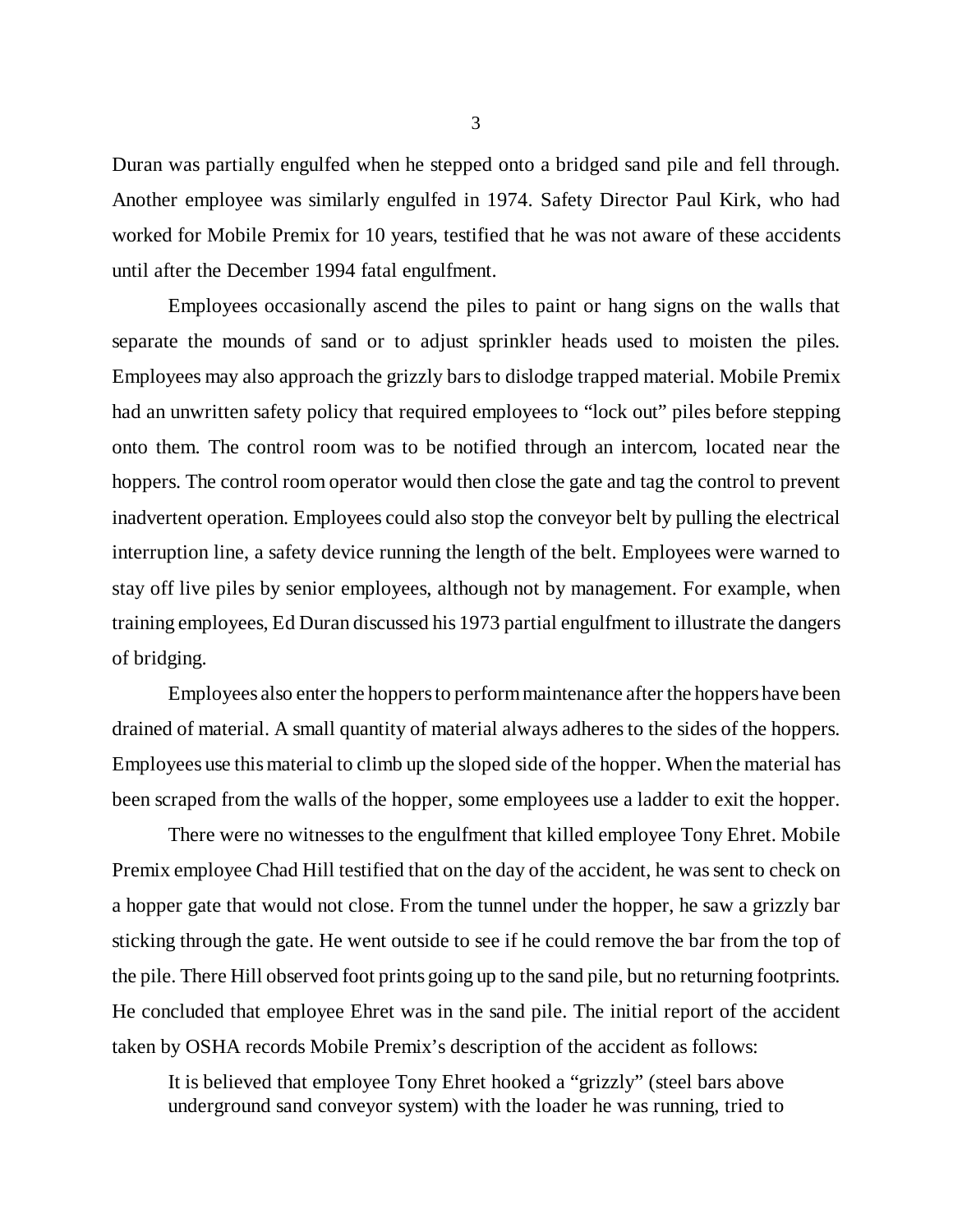straighten [sic] steel bars and was sucked through the bars and buried under the sand. He was dug out by the Denver fire Department at approximately 4:17  $p.m.<sup>2</sup>$ 

# **II. Whether the Judge Erred in Classifying the Sand and Gravel Hoppers as Permitrequired Confined Spaces?**

The standard applies if the space at issue can be considered a confined space under

the standard. 29 C.F.R. § 1910.146(b) defines a confined space as one that:

(1) Is large enough and so configured that an employee can bodily enter and perform assigned work; and

(2) Has limited or restricted means for entry or exit (for example, tanks, vessels, silos, storage bins, hoppers, vaults, and pits are spaces that may have limited means of entry); and

(3) Is not designed for continuous employee occupancy.

A confined space is considered a "permit-required" confined space if it has one or more of

the following characteristics:

(1) Contains or has a potential to contain a hazardous atmosphere;

(2) Contains a material that has the potential for engulfing an entrant;

(3) Has an internal configuration such that an entrant could be trapped or asphyxiated by inwardly converging walls or by a floor which slopes downward and tapers to a smaller cross-section; or

(4) Contains any other recognized serious safety or health hazard.

29 C.F.R. § 1910.146(b).

# **A. Are the Hoppers Confined Spaces?**

The judge found that the hoppers clearly were "confined spaces." Both parties agree that the sand and gravel hoppers are large enough that an employee can enter and perform assigned work, and that they are not designed for continuous employee occupancy. However, the parties dispute whether the hoppers have limited or restricted means for exit within the

<sup>&</sup>lt;sup>2</sup>Compliance Officer Stephen Yellstrom testified that this report was taken from Mobile Premix Safety Director Kirk. Kirk testified that he was unsure if he made the call. The record indicates that Safety Director Kirk either made the call himself, or directed an employee to make the call.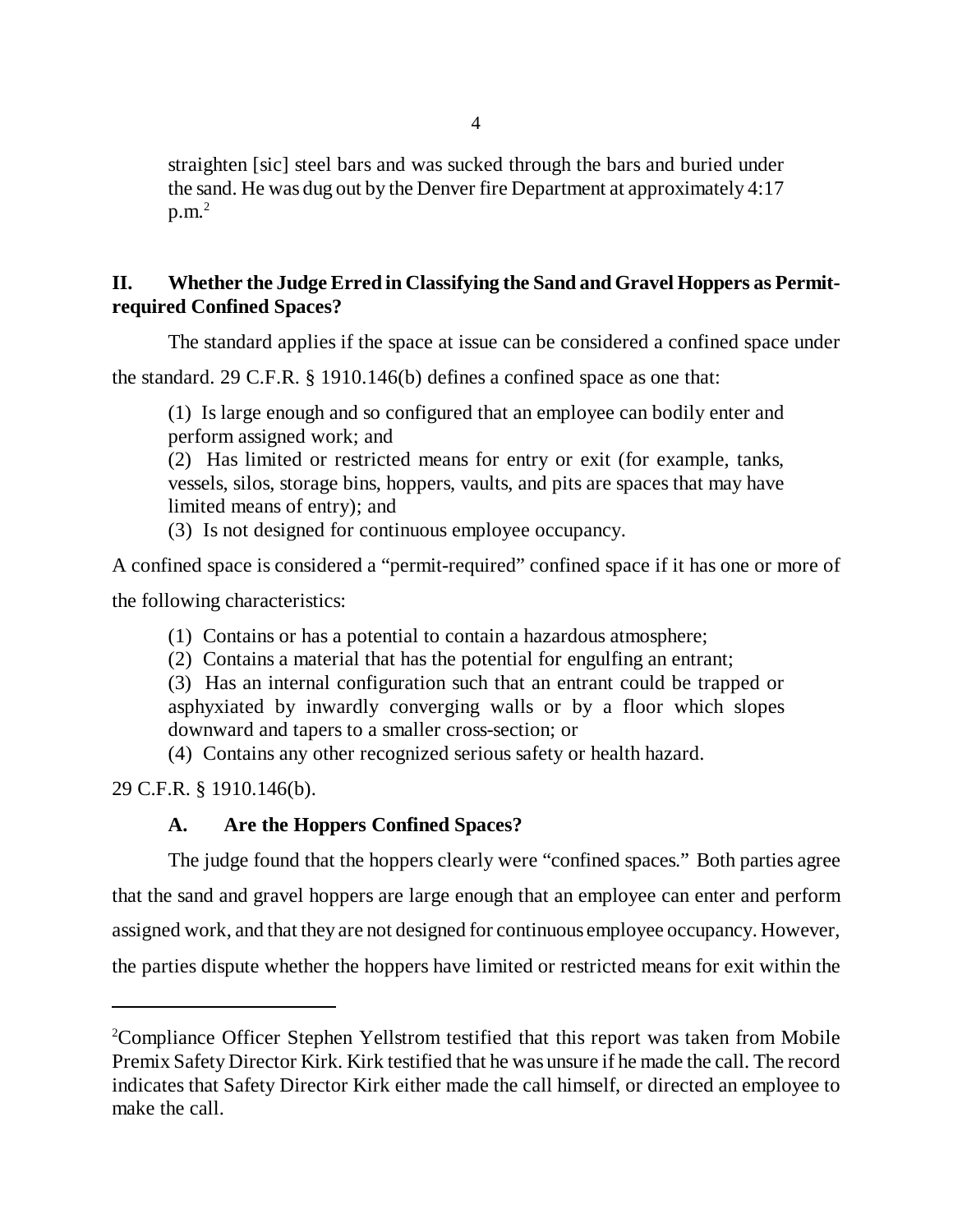meaning of section 1910.146(b). Although both parties present compelling arguments concerning an employee's ability to exit a hopper when it is empty, on the record here, we need not resolve this issue.<sup>3</sup>

We hold that when the hoppers contain material and the gates are open (the piles are "live") the hoppers do have a limited or restricted means of exit. If an employee was inside a hopper when the pile was live, that person would be unable to gain footing, creating a limited or restricted means of exit. Although there were no witnesses to the fatal engulfment of Tony Ehret, the record shows that the gate of the hopper was open when employee Chad Hill deduced that Ehret was engulfed by the sand in the hopper. Safety Director Kirk confirmed that an employee would have difficulty exiting the hopper if a pile were live. Accordingly, we hold that the hopper is a confined space within the meaning of the standard.

#### **B. Are the Hoppers Permit-Required Confined Spaces?**

We have held that the sand and gravel hoppers here are confined spaces. The hoppers can be considered "permit-required" confined spaces if they "contain[] a material that has the potential for engulfing an entrant." 29 C.F.R. § 1910.146(b). The standard defines engulfment as "the surrounding and effective capture of a person by a liquid or finely divided (flowable) solid substance that can be aspirated to cause death by filling or plugging the

<sup>&</sup>lt;sup>3</sup>The Secretary notes that in the definition of a confined space, the standard lists hoppers as an example of an area that may have a limited means of entry or exit ("tanks, vessels, silos, storage bins, hoppers, vaults, and pits are spaces that may have limited means of entry"). The Secretary also argues that the types of equipment used by Mobile Premix employees when entering or exiting the hoppers provide further evidence that the hoppers are confined spaces. The Secretary points to Mobile Premix's confined space program, which identifies as confined spaces "[a]ny work area that exhibits a slow exit or slow egress due to planned delay such as automatic closure doors or restricted space or ladder ways or restricted space within a travel way."

Mobile Premix Safety Director Paul Kirk examined the nearly empty hoppers, and concluded that they were not confined spaces because the hoppers were open at the top, were approximately six feet deep, and had a compacted material slope that provided a ramp that employees could use to exit the hopper. As a result, Kirk concluded that the relatively shallow hoppers could be easily exited.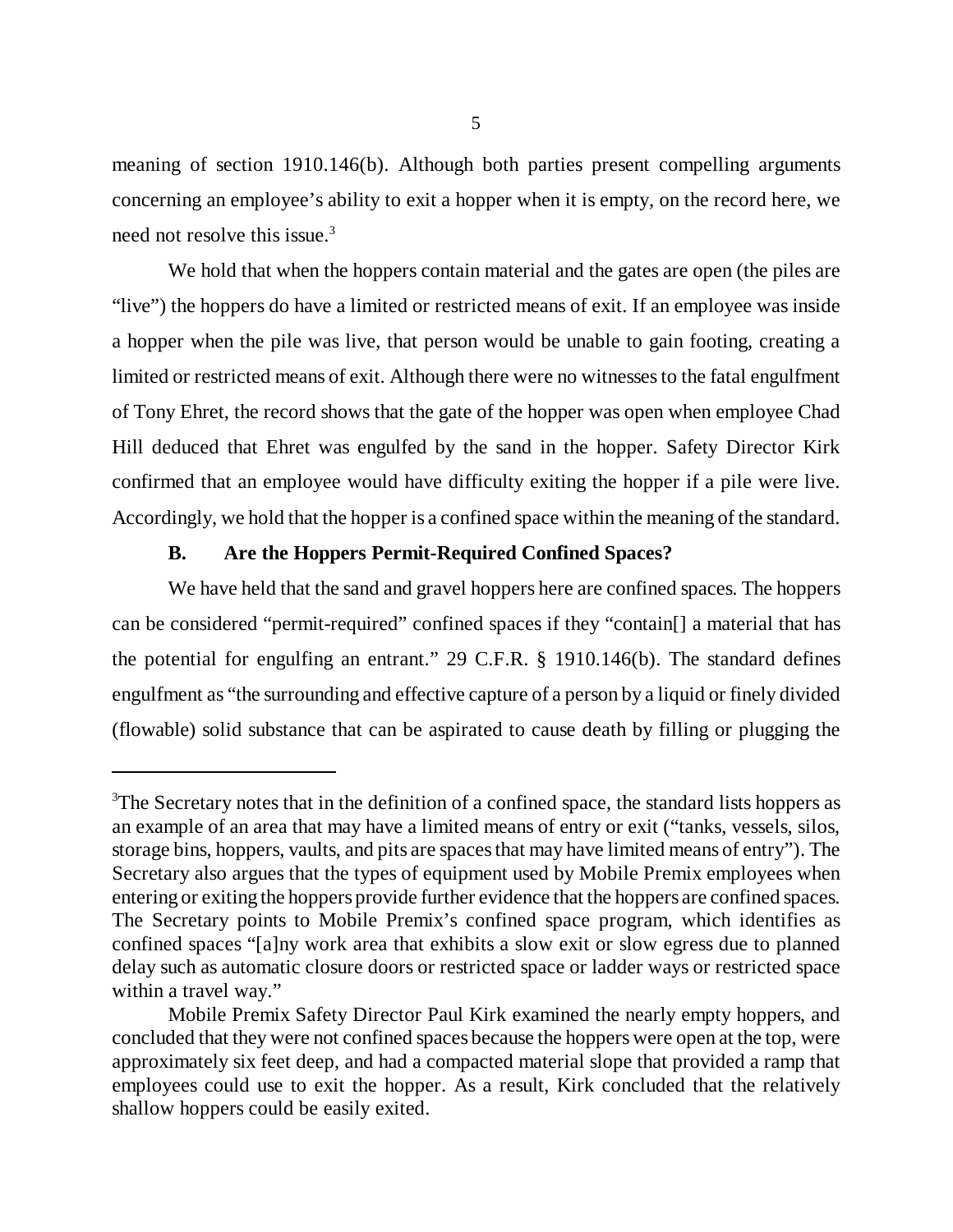respiratory system or that can exert enough force on the body to cause death by strangulation, constriction, or crushing." 29 C.F.R. § 1910.146(b). As demonstrated by the fatal engulfment of Tony Ehret, the sand contained within the hoppers can unquestionably be aspirated to cause death.<sup>4</sup> Therefore, the sand and gravel hoppers are permit-required confined spaces within the meaning of the standard.

Having found that the sand and gravel hoppers at Mobile Premix's Quivas concrete batch facility are confined spaces and permit-required confined spaces as defined in 29 C.F.R. § 1910.146(b), we conclude that the judge did not err in holding that 29 C.F.R. §§ 1910.146(c)(2), (c)(3), and (c)(4) were applicable to the cited conditions.

#### **III. Whether the Judge Erred in Failing to Classify the Violations as Willful.**

A willful violation of the Occupational Safety and Health Act of 1970, 29 U.S.C. §§ 651-678 ("the Act"), is one committed with an "intentional, knowing or voluntary disregard for the requirements of the Act or with plain indifference to employee safety." *L.E. Myers*, 16 BNA OSHC 1037, 1046, 1993-95 CCH OSHD ¶ 30,016, pp. 41,123, 41,132 (*quoting Williams Enterp.*, 13 BNA OSHC 1249, 1256, 1986-87 CCH OSHD ¶ 27,893, p. 36,589 (No. 85-355, 1987)). "It is differentiated from other types of violations by a 'heightened awareness -- of the illegality of the conduct or conditions -- and by a state of mind -- conscious disregard or plain indifference.'" *General Motors Corp., Electro-Motive Div.*, 14 BNA OSHC 2064, 2068, 1991-93 CCH OSHD ¶ 29,240, p. 39,168 (No. 82-630, 1991) (consolidated). A violation is not willful if an employer had a good faith belief that the violative condition conformed to the requirements of the Act. The test of good faith is

<sup>&</sup>lt;sup>4</sup>Mobile Premix argues that there is no potential for engulfment, as employees only enter the hoppers when they are empty. However, the record establishes that employees perform assigned duties on the piles when the hopper gates are closed, and that employees perform assigned duties near live piles. As Mobile Premix reported to OSHA, the company believed that Tony Ehret attempted to straighten a grizzly bar and was sucked through the bars and buried under the sand. Therefore, we find that employees have access to the hazardous condition that exists when a hopper contains material and the gate is open.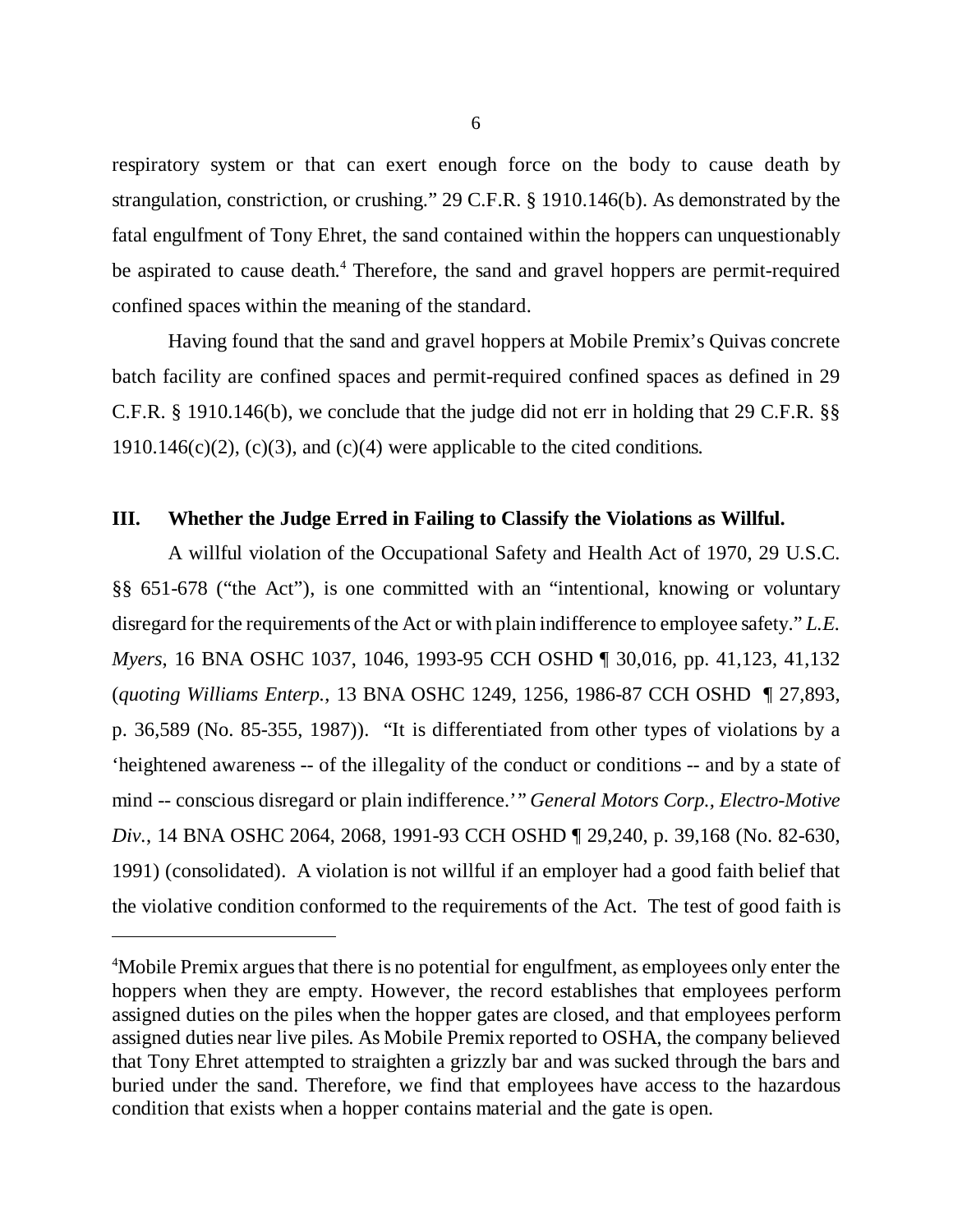an objective one, that is, "whether the employer's belief concerning the factual matters in question was reasonable under all of the circumstances." *Morrison-Knudsen Co./Yonkers Contracting Co*., 16 BNA OSHC 1105, 1124, 1993-95 CCH OSHD ¶ 30,048, pp. 41,261, 41,281 (No. 88-572, 1993).

The judge found that "[f]rom the facts in this case, I cannot conclude that the Respondent intended to violate the three items as alleged in the citation. Nor did it know that it was in violation of the regulations. Its safety director did not believe that the hoppers fell within the intention of the regulation. Thus, the Respondent did not willfully disregard or exhibit plain indifference to the regulations. Its employees felt secure with respect to its safety program, and the union representative was pleased with the company's safety policy." We agree with the judge, and hold that the violations were not willful.

Mobile Premix Safety Director Kirk examined the hoppers as required by the standard and concluded that they were not confined spaces. In addition, Jeffery Stienert, a loss control consultant from Business Insurance Company, agreed during a safety inspection that the hoppers were not confined spaces. Although Safety Director Kirk was aware of the hazards presented by live piles, both the Secretary and Mobile Premix evaluated the hoppers to determine if they were confined spaces when the hoppers were nearly empty. When the hoppers are evaluated only in this condition it is difficult to determine if the hoppers are confined spaces and thus could be permit-required confined spaces. Although Safety Director Kirk's judgment may have been misplaced, the record does not suggest that Mobile Premix intentionally circumvented the standard or acted with plain indifference to employee safety.

The Secretary argues that a Mine Safety and Health Act ("MSHA") citation received by Mobile Premix three months before the fatal accident put Mobile Premix on notice that the hoppers were in fact confined spaces. The MSHA citation relied on by the Secretary concerned a screen deck separator, and was not a confined space citation.<sup>5</sup> Mobile Premix

<sup>5</sup>The cited provision provides: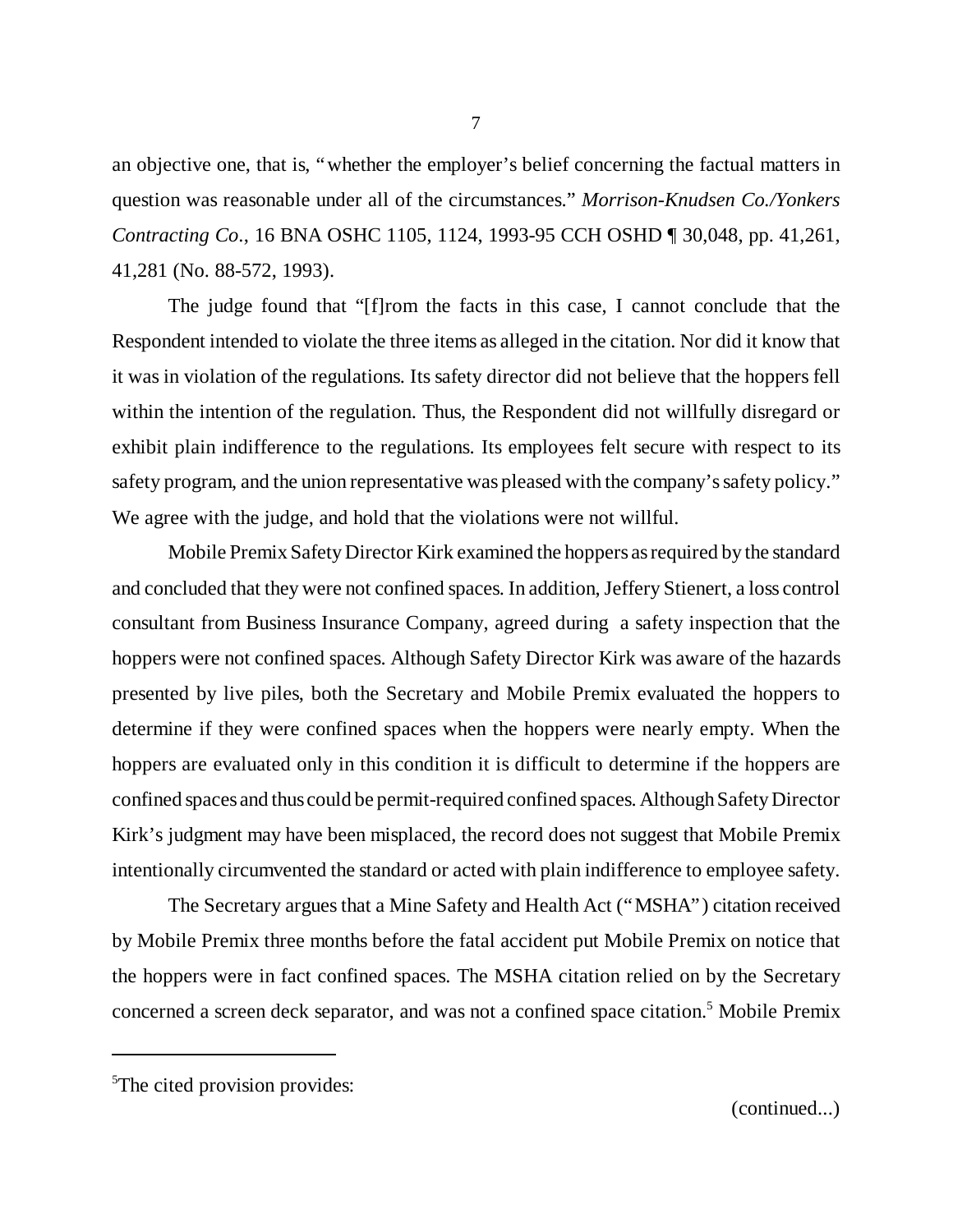Safety Director Kirk testified that crushed rock is fed into the screen deck separator from a belt that enters into the top of the screen deck. He explained that "[a]t various stages in the screen deck there are screens that are horizontal . . . and off each of these screens you screen off a certain size product, and that product, then, is conveyed onto an omni crusher." The screen deck separator is basically enclosed, with a large discharge point at the base. The chute of the screen deck is 16 feet long and 6 feet wide. Although the MSHA citation does address the possibility of engulfment, the cited condition involves planned entry into the screen deck separator to clean material from the sides. The screen deck separator is not similar to the hoppers at issue here. Therefore, the MSHA citation would not necessarily put Mobile Premix on notice that the sand and gravel hoppers were permit-required confined spaces.

#### **IV. Penalty**

# **A. Whether the Judge Erred by Failing to Group the Violations for Penalty Purposes?**

Mobile Premix argues that because all of the alleged violations stemmed from the company's decision not to classify the hoppers as permit-required confined spaces, the judge erred in failing to group the violations of 29 C.F.R.  $\S$  1910.146(c)(2), (c)(3), and (c)(4). We find this argument unpersuasive. To accept this argument would suggest that whenever an employer makes one decision that results in noncompliance with more than one standard the resulting citations must be grouped for penalty purposes. The Commission does have wide discretion in the assessment of penalties for overlapping violations, but "there is no

 $5$ (...continued)

**<sup>30</sup> C.F.R. §56.16002 Bins, hoppers, silos, tanks, and surge piles.**

<sup>(</sup>a)Bins, hoppers, silos, tanks and surge piles, where loose unconsolidated materials are stored, handled or transferred shall be -

<sup>(1)</sup> Equipped with mechanical devices or other effective means of handling materials so that during normal operations persons are not required to enter or work where they are exposed to entrapment by the caving or sliding of materials.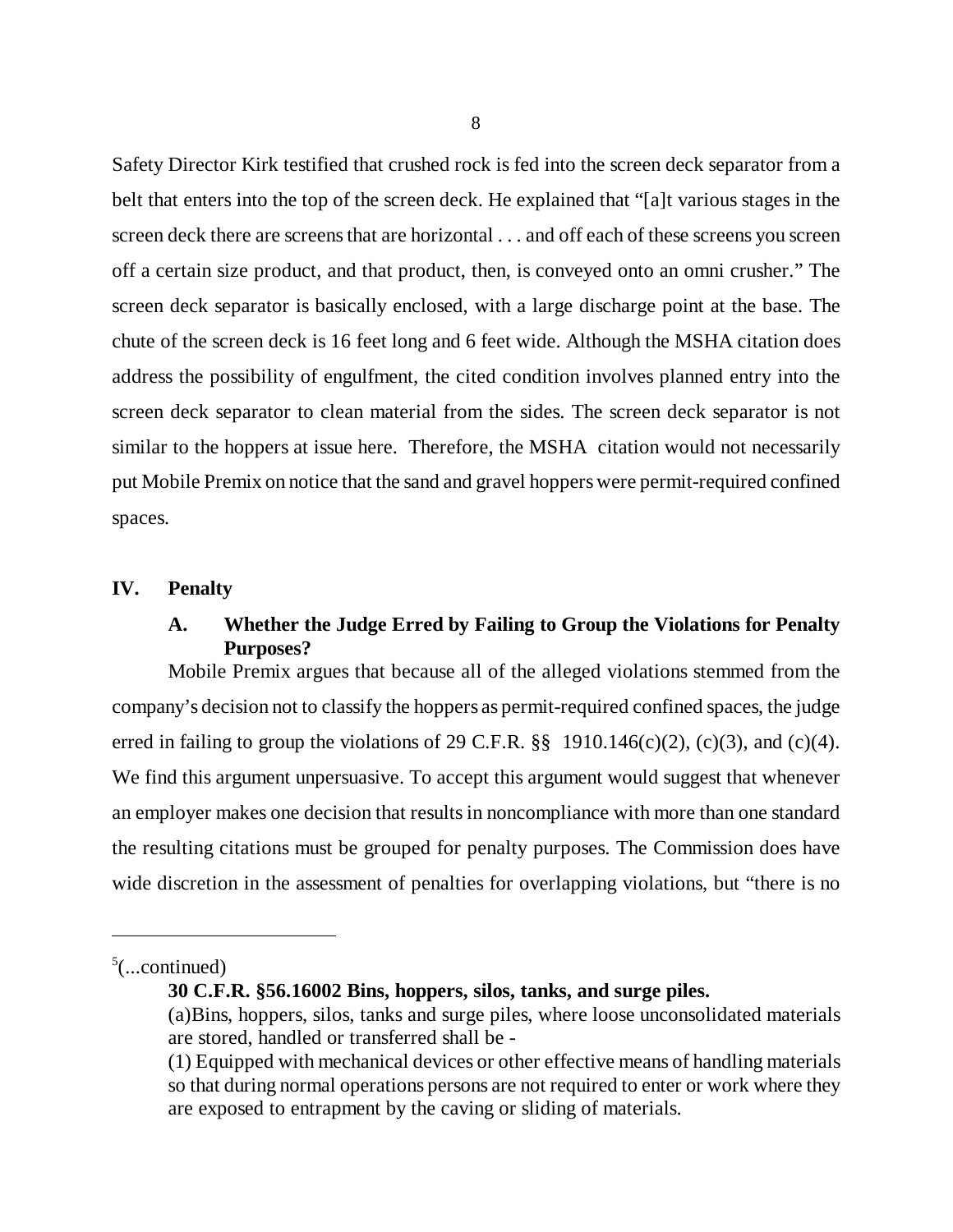unfair burden imposed on an employer when the same or closely related conditions are the subject of more than one citation item." *H.H. Hall Constr. Co.*, 10 BNA OSHC 1042, 1046, 1981 CCH OSHD ¶ 25,712, p. 32,056 (No. 76-4765, 1981). This is particularly true where, as here, each of the cited violations requires a separate abatement by Mobile Premix. We therefore find that the judge did not err in failing to group the violations of 29 C.F.R. §§ 1910.146(c)(2), (c)(3), and (c)(4).

### **B. Penalty Assessment**

Section 17(j) of the Act provides that the Commission shall assess an appropriate penalty for each violation, giving due consideration to the size of the employer, the gravity of the violation, the good faith of the employer, and the employer's history of previous violations. The judge found that while Mobile Premix's conduct was not willful, the violations were serious. The judge then assessed a penalty of \$7,000 for each violation, for a total of \$21,000.

Mobile Premix employs approximately 180 employees, 50 of whom worked at the Quivas facility. Mobile Premix Safety Director Paul Kirk testified that Mobile Premix had not received any citations in at least ten years. Mobile Premix cooperated with the Secretary's inspection, and abated the condition following the inspection. Although testimony by Mobile Premix employees indicated that the company had a positive attitude toward safety, the Secretary elicited testimony that Mobile Premix's existing confined space program was not adequately enforced. Only one of the Mobile Premix employees who testified remembered obtaining a permit before entering a confined space. The gravity of the violation was high, as evidenced by the death of Mobile Premix employee Ehret. *See A.P. O'Horo Company, Inc.*, 14 BNA OSHC 2004, 2013, 1991-93 CCH OSHD ¶ 29,223, p. 39,134 (No. 85-369, 1991). After considering all these factors, and giving substantial weight to the gravity of the violation, we affirm the judge's assessment of \$7,000 for each violation. Accordingly, we: